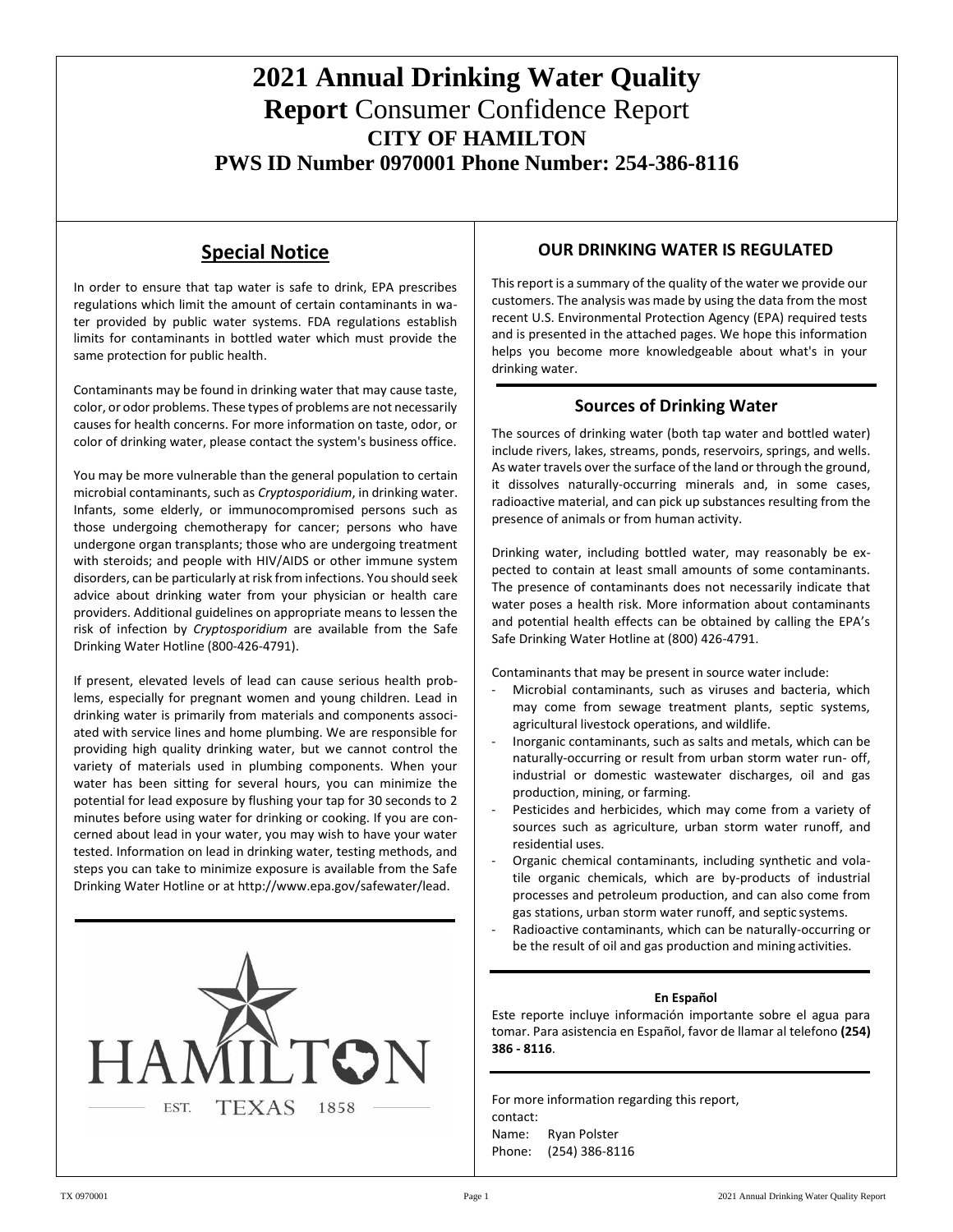#### **Where do we get our drinking water?**

Our drinking water is obtained from a SURFACE water source, PROCTOR LAKE in COMANCHE county.

| <b>Source Water Name</b>                            | Type of<br>Water | <b>Report</b><br><b>Status</b> | Location       |
|-----------------------------------------------------|------------------|--------------------------------|----------------|
| UPPER LEON RIVER MUNICIPAL WATER DISTRICT—TX0470015 | SW               | ACTIVE                         | AKE            |
|                                                     |                  |                                | <b>PROCTOR</b> |

#### **Information about Source Water Assessments**

The TCEQ has completed a Source Water Assessment for all drinking water systems that own their sources. The report describes the susceptibility and types of constituents that may come into contact with your drinking water source based on human activities and natural conditions. The system(s) from which we purchase our water received the assessment report. For more information on source water assessments and protection efforts at our system, contact Gary Lacy at Upper Leon Municipal Water District or the report may be viewed a[t http://ulrmwd.com/.](http://ulrmwd.com/) Additional information on source water assessments is available via the Source Water Assessment Viewer (URL: https:[//www.tceq.texas.gov/gis/swaview](http://www.tceq.texas.gov/gis/swaview) ) or through Drinking Water Watch (URL[: http://dww2.tceq.texas.gov/](http://dww2.tceq.texas.gov/) DWW/).

*ALL drinking water may contain contaminants…* When drinking water meets federal standards there may not be any health-based benefits to purchasing bottled water or point of use devices. Drinking water, including bottled water, may reasonably be expected to contain at least small amounts of some contaminants. The presence of contaminants does not necessarily indicate that water poses a health risk. More information about contaminants and potential health effects can be obtained by calling the EPA's Safe Drinking Water Hotline (1-800-426-4791).

Secondary Constituents. Many constituents (such as calcium, sodium, or iron) which are often found in drinking water, can cause taste, color, and odor problems. The taste and odor constituents are called secondary constituents and are regulated by the State of Texas, not the EPA. These constituents are not causes for health concern. Therefore, secondaries are not required to be reported in this document but they may greatly affect the appearance and taste of your water.

#### **About The Following Pages**

The pages that follow list all of the federally regulated or monitored contaminants which have been found in your drinking water. The U.S. EPA requires water systems to test for up to 97 contaminants.

#### **2021 Regulated Contaminants Detected**

### **Coliform Bacteria**

| Maximum<br>Contaminant<br>Level Goal | <b>Total Coliform Maximum</b><br><b>Contaminant Level</b> | <b>Highest</b><br>No. of<br>Positive | Fecal Coliform or E. Coli<br>Maximum Contamin ant Level | Total No. of Positive<br>E. Coli or Fecal<br>Coli-form<br><b>Samples</b> | Violation | Likely Source of Contamination          |
|--------------------------------------|-----------------------------------------------------------|--------------------------------------|---------------------------------------------------------|--------------------------------------------------------------------------|-----------|-----------------------------------------|
|                                      | 0 positive monthly samples                                |                                      |                                                         |                                                                          | N         | Naturally present in the<br>environment |

## **Turbidity**

Turbidity has no health effects. However, turbidity can interfere with disinfection and provide a medium for microbial growth. Turbidity may indicate the presence of disease-causing organisms. These organisms include bacteria, viruses, and parasites that can cause symptoms such as nausea, cramps, diarrhea and associated headaches.

| Year | Contaminant | <b>Highest</b><br><b>Single</b><br><b>Measurement</b> | Lowest Monthly % of<br><b>Sam-</b> ples Meeting<br><b>Limits</b> | <b>Turbidity</b><br>Limits | Unit of<br><b>Measure</b> | Source of<br><b>Contaminant</b> |
|------|-------------|-------------------------------------------------------|------------------------------------------------------------------|----------------------------|---------------------------|---------------------------------|
| 2021 | Turbidity   | 0.34                                                  | 100.0%                                                           | 0.3                        | NTU                       | Soil Runoff                     |

#### **TOC—Total Organic Compound**

| Year | Contaminant<br>(Unit of<br><b>Measure</b> ) | Average<br><b>Raw Water</b><br><b>TOC</b> | Average<br><b>Treated</b><br>Water<br><b>TOC</b> | Average<br><b>Monthly</b><br><b>Compliance</b><br><b>Ratio</b> | Average<br><b>Treated Water</b><br>$SUNA (L/mg-$<br>m) | <b>Treatment</b><br><b>Technique</b><br><b>Violation</b> | <b>Source of Contaminant</b>                    |
|------|---------------------------------------------|-------------------------------------------|--------------------------------------------------|----------------------------------------------------------------|--------------------------------------------------------|----------------------------------------------------------|-------------------------------------------------|
| 2021 | <b>Total Organic</b><br>Compound (ppm)      | 8.18                                      | 5.85                                             | 0.98                                                           | .80                                                    | N <sub>o</sub>                                           | TOC is naturally present in<br>the environment. |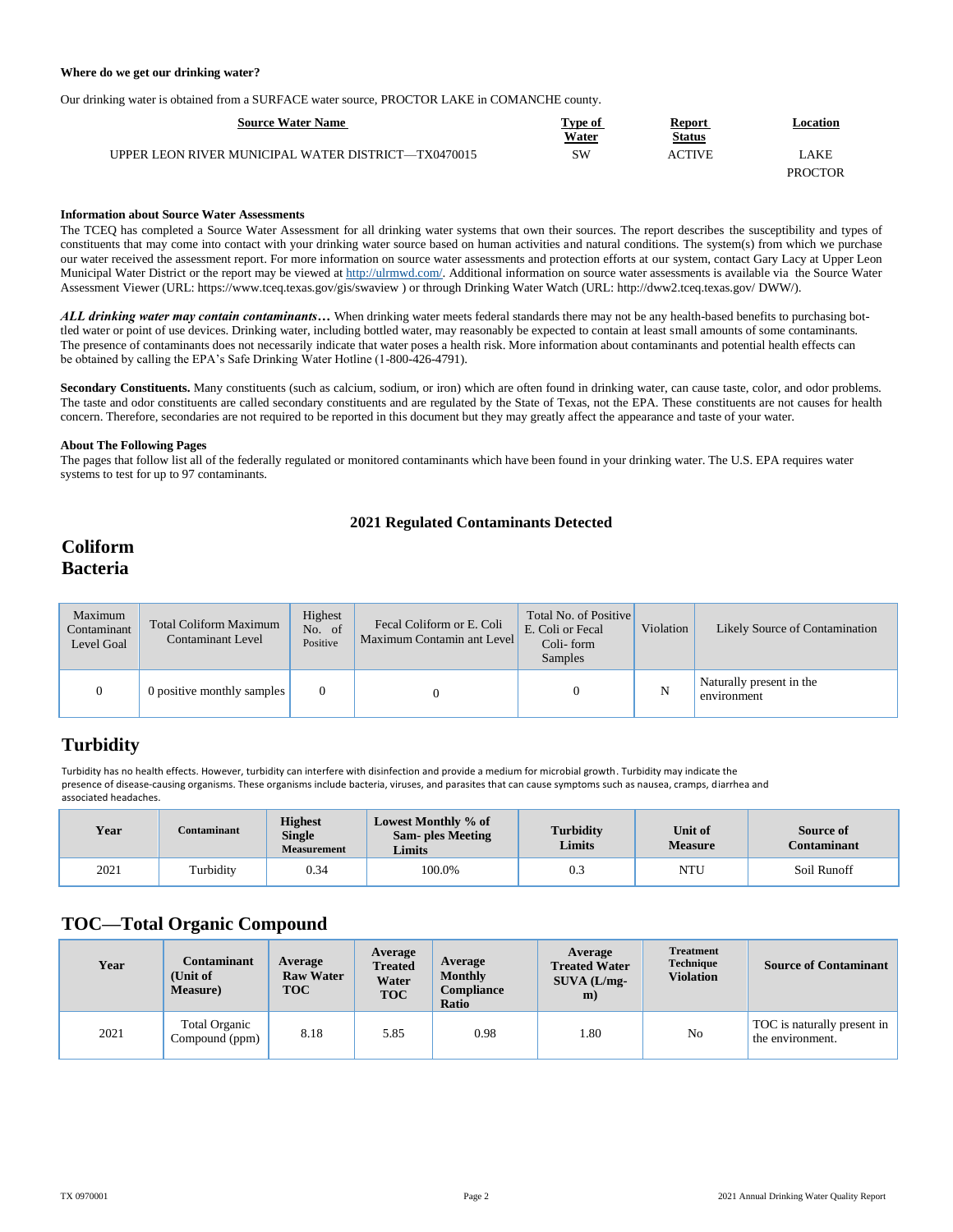## **2021 Water Quality Test Results**

| <b>Disinfectio</b><br>n Bv<br><b>Products</b>                                                                                                                                                            | <b>Collection</b><br>Date | <b>Highest</b><br><b>Level Or</b><br>Average<br><b>Detected</b> | Range of<br><b>Individual</b><br><b>Samples</b> | <b>MCLG</b>              | <b>MCL</b> | <b>Units</b> | <b>Violation</b> | <b>Likely Source</b><br>of<br><b>Contamination</b> |
|----------------------------------------------------------------------------------------------------------------------------------------------------------------------------------------------------------|---------------------------|-----------------------------------------------------------------|-------------------------------------------------|--------------------------|------------|--------------|------------------|----------------------------------------------------|
| Haloacetic<br>Acids $(HAA5)*$                                                                                                                                                                            | 2021                      | 33                                                              | $18.1 - 52.1$                                   | No goal for<br>the total | 60         | ppb          | N                | By-product of drinking water disinfec-<br>tion.    |
| <sup>**</sup> The value in the Highest Level or Average Detected column is the highest average of all HAA5 sample results collected at a location over a year'                                           |                           |                                                                 |                                                 |                          |            |              |                  |                                                    |
| <b>Total</b><br><b>Trihalomethanes</b><br>(TTHM)<br>(* The value in the highest Level on Avenues Detected column is the highest overgon of all TTIM complex poulte collected at a Levelius overgon veces | 2021                      | 48                                                              | $24.3 - 77.2$                                   | No goal for<br>the Total | 80         | ppb          | N                | By-product of drinking water disinfec-<br>tion.    |

The value in the highest Level or Average Detected column is the highest average of all TTHM sample results collected at a location over a year

| <b>Inorganic</b><br><b>Contaminants</b>  | <b>Collection</b><br>Date | <b>Highest</b><br>Level Or<br>Average<br><b>Detected</b> | Range of<br><b>Individual</b><br><b>Samples</b> | <b>MCL</b><br>G | <b>MCL</b> | <b>Units</b> | <b>Violation</b> | <b>Likely Source</b><br>of<br>Contamination                                                        |
|------------------------------------------|---------------------------|----------------------------------------------------------|-------------------------------------------------|-----------------|------------|--------------|------------------|----------------------------------------------------------------------------------------------------|
| <b>Nitrate [measured]</b><br>as Nitrogen | 2021                      | 0.38                                                     | < 0.38                                          | 10              | 10         | ppm          | N                | Runoff from fertilizer use; Leaching<br>from septic tanks, sewage; Erosion of<br>natural deposits. |

# **Regulated Contaminants - Supplied by Upper Leon Water Municipal Water District**

| Inorganic<br>Contamin-<br>ants    | <b>Collection</b><br><b>Date</b> | Highest<br>Level<br><b>Detected</b> | Range of<br><b>Levels Detected</b> | <b>MCLG</b>    | <b>MCL</b>     | <b>Units</b> | Violation | <b>Likely Source</b><br>of<br>Contamination                                                                              |
|-----------------------------------|----------------------------------|-------------------------------------|------------------------------------|----------------|----------------|--------------|-----------|--------------------------------------------------------------------------------------------------------------------------|
| <b>Arsenic</b>                    | 8/18/2021                        | 0.0020                              | < 0.0020                           | $\Omega$       | 10             | ppb          | N         | Erosion of natural deposits; Runoff<br>from orchards; Runoff from glass and<br>electronics production wastes.            |
| <b>Barium</b>                     | 8/18/2021                        | 0.0847                              | < 0.0847                           | $\overline{2}$ | $\overline{2}$ | ppm          | N         | Discharge of drilling wastes; Discharge<br>from metal refineries; Erosion of natu-<br>ral deposits.                      |
| Cyanide                           | 8/18/2021                        | < 0.05                              | < 0.05                             | 200            | 200            | mg/L         | N         | Discharge from plastic and fertilizer<br>factories; Discharge from<br>steel/metal<br>factories.                          |
| <b>Fluoride</b>                   | 8/18/2021                        | 0.12                                | < 0.12                             | 4              | 4              | mg/L         | N         | Erosion of natural deposits; Water<br>additive which promotes strong teeth;<br>Discharge from fertilizer and<br>aluminum |
| Nitrate [measured<br>as Nitrogen] | 8/18/2021                        | 0.18                                | < 0.18                             | 10             | 10             | mg/L         | N         | Runoff from fertilizer use; Leaching<br>from septic tanks, sewage; Erosion<br>of natural deposits.                       |
| Selenium                          | 7/15/2020                        | 0.0030                              | < 0.0030                           | 50             | 50             | mg/L         | N         | Discharge from petroleum and metal<br>refineries; Erosion of natural<br>deposits; Discharge from mines.                  |

| Radioactive<br><b>Contaminants</b> | <b>Collection</b><br>Date | <b>Highest</b><br>Level<br><b>Detected</b> | <b>Range of Levels</b><br><b>Detected</b> | <b>MCLG</b> | <b>MCL</b> | <b>Units</b> | <b>Violation</b> | <b>Likely Source of</b><br>Contamination   |
|------------------------------------|---------------------------|--------------------------------------------|-------------------------------------------|-------------|------------|--------------|------------------|--------------------------------------------|
| <b>Beta/photon emitters</b>        | 3/21/2018                 | 8.4                                        | < 8.4                                     |             | 50         | pCi/L*       | N                | Decay of natural and man-made<br>deposits. |
| <b>Combined Radium</b><br>226/228  | 5/29/2018                 | < 1.0                                      | < 1.0                                     |             |            | pCi/L        | N                | Erosion of natural deposits.               |

\*EPA considers 50 pCi/L to be the level of concern for beta particles